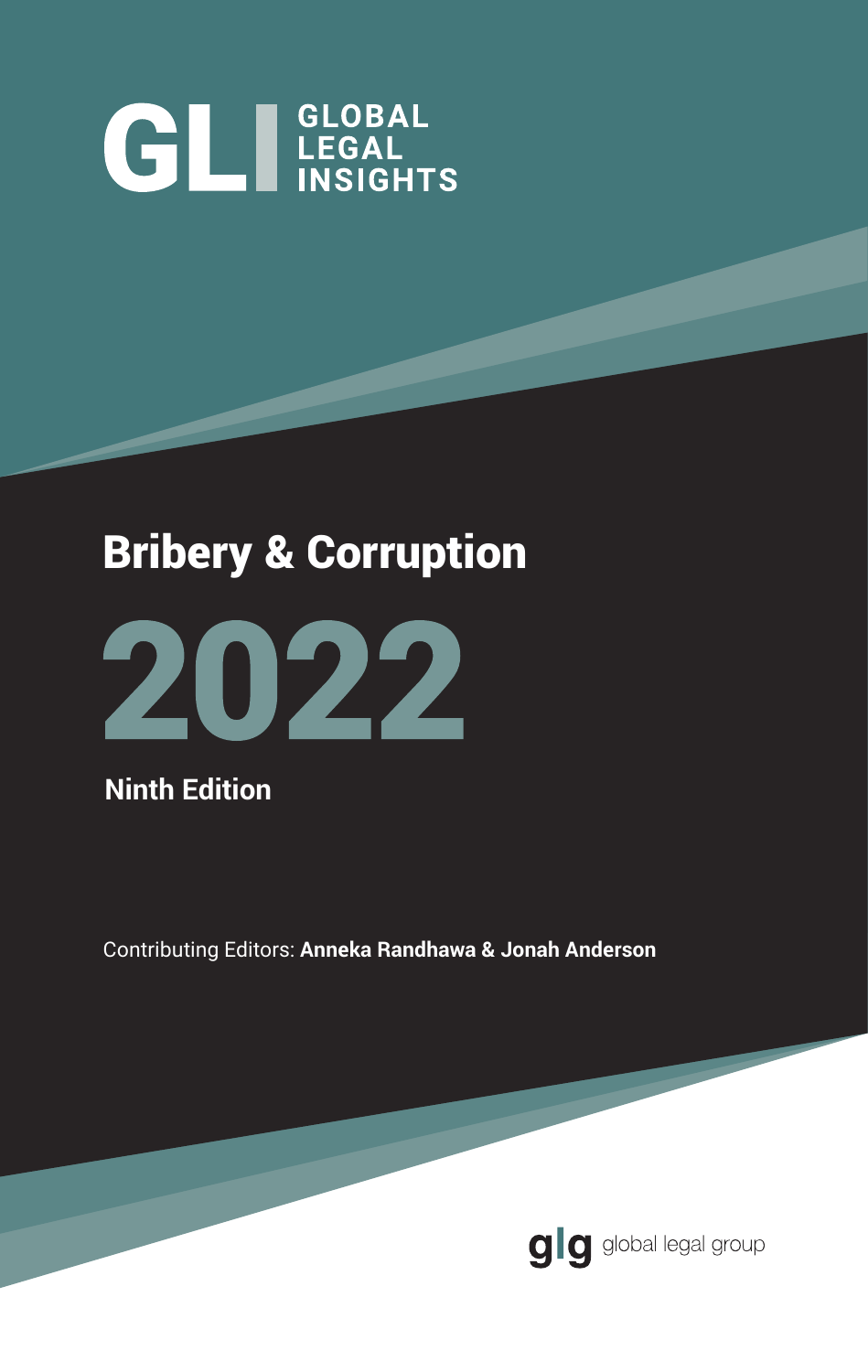#### **CONTENTS**

| Preface                               | Anneka Randhawa and Jonah Anderson, White & Case LLP                                                                 |     |
|---------------------------------------|----------------------------------------------------------------------------------------------------------------------|-----|
| Asia-Pacific<br>Overview              | Dennis Miralis, Phillip Gibson & Jasmina Ceic, Nyman Gibson Miralis                                                  | 1   |
| <b>Jurisdiction chapters</b>          |                                                                                                                      |     |
| <b>Australia</b>                      | Tobin Meagher & William Stefanidis, Clayton Utz                                                                      | 16  |
| <b>Brazil</b>                         | Rogério Fernando Taffarello & Flávia Guimarães Leardini,<br>Mattos Filho, Veiga Filho, Marrey Jr e Quiroga Advogados | 34  |
| China                                 | Hui Xu, Sean Wu & Chi Ho Kwan, Latham & Watkins LLP                                                                  | 46  |
| <b>France</b>                         | Ludovic Malgrain, Grégoire Durand & Jean-Pierre Picca,<br>White & Case LLP                                           | 68  |
| Germany                               | Dr. Thomas Helck, Karl-Jörg Xylander & Dr. Tine Schauenburg,<br>White & Case LLP                                     | 80  |
| Greece                                | Ovvadias S. Namias, Vasileios Petropoulos & Ilias Spyropoulos,<br>Ovvadias S. Namias Law Firm                        | 89  |
| India                                 | Aditya Vikram Bhat & Prerak Ved, AZB & Partners                                                                      | 99  |
| <b>Italy</b>                          | Roberto Pisano, Studio Legale Pisano                                                                                 | 111 |
| Japan                                 | Daiske Yoshida, Takahiro Nonaka & Andrew Meyer,<br>Morrison & Foerster LLP                                           | 122 |
| Kenya                                 | Rubin Mukkam-Owuor & Elizabeth Kageni, <i>JMiles &amp; Co.</i>                                                       | 130 |
| Liechtenstein                         | Simon Ott & Husmira Jusic, Schurti Partners Attorneys at Law Ltd                                                     | 139 |
| <b>Mexico</b>                         | Luis Mancera de Arrigunaga & Juan Carlos Peraza López, <i>Gonzalez Calvillo</i>                                      | 149 |
| <b>Netherlands</b>                    | Jantien Dekkers & Niels van der Laan, De Roos & Pen                                                                  | 160 |
| Romania                               | Simona Pirtea & Mădălin Enache, ENACHE PIRTEA & Associates S.p.a.r.l.                                                | 170 |
| <b>Serbia</b>                         | Tomislav Šunjka, ŠunjkaLaw                                                                                           | 187 |
| Singapore                             | Chia Boon Teck & Shari Huang, Chia Wong Chambers LLC                                                                 | 196 |
| Sweden                                | Mia Falk, Advokatfirman Vinge KB                                                                                     | 206 |
| Switzerland                           | Marcel Meinhardt & Fadri Lenggenhager, Lenz & Staehelin                                                              | 215 |
| <b>Turkey</b>                         | Burcu Tuzcu Ersin, Dr. Z. Ertunç Şirin & İlayda Güneş, Moroğlu Arseven                                               | 225 |
| <b>United Arab</b><br><b>Emirates</b> | Rebecca Kelly & Laura Jane Shortall, Morgan, Lewis & Bockius LLP                                                     | 233 |
| <b>United Kingdom</b>                 | Anneka Randhawa & Jonah Anderson, White & Case LLP                                                                   | 241 |
| <b>USA</b>                            | Douglas Jensen & Ashley Williams, White & Case LLP                                                                   | 258 |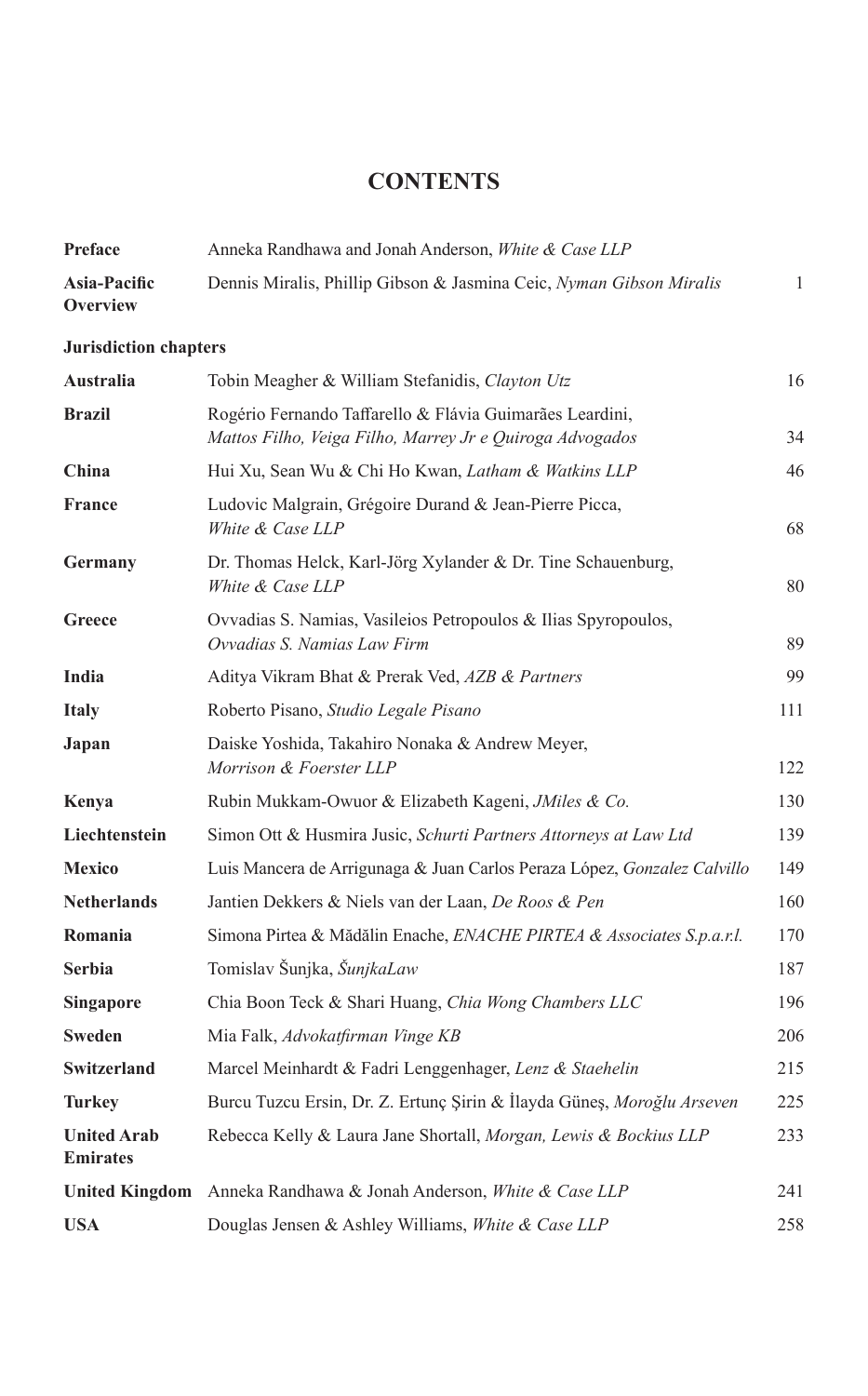## Asia-Pacific Overview

#### Dennis Miralis, Phillip Gibson & Jasmina Ceic Nyman Gibson Miralis

#### **Introduction**

The Asia-Pacific (APAC) region is made up of a number of jurisdictions within Asia and Oceania. These include Australia, New Zealand, Vietnam, Thailand, Malaysia, Singapore, Indonesia, India and Pakistan, the People's Republic of China (PRC), Hong Kong and Japan. A number of Pacific Island nations are also included within the region.

Across the APAC region, there is a growing focus on implementing strengthened anticorruption policies, with increased attention on appropriate legislation and enforcement measures. While this focus is necessary, an unavoidable side effect is that the anti-corruption landscape is becoming much more complex. This creates an enormous challenge for companies that must be aware of the risks imposed by extra-territorial legislation as well as the demanding local regulatory regimes that may conflict with cross-jurisdictional laws. Additionally, they must be conscious of the onerous restrictions surrounding the movement of data and the diversity in approaches to information sharing across jurisdictions.

Governments have recognised the need to respond to borderless financial crimes and, as such, have become increasingly involved in cross-border investigations and the encouragement of ethical corporate practices. They have also begun to address the challenges in detecting corporate crime by implementing self-reporting schemes; all while constantly evolving to respond to rapid technological advancement.

This chapter will provide a brief overview of bribery and corruption in the APAC region, addressing the:

- increasingly robust regulatory and enforcement measures, including the introduction of vicarious liability offences for corporations, reporting obligations for financial institutions, and the development of structural integrity through "E-government";
- challenges of cross-jurisdictional coordination, particularly information sharing;
- rise of the ethical business, including self-reporting schemes;
- era of the whistleblower; and
- impact of grass-roots activism.

#### **Strengthened anti-corruption and bribery regulatory and enforcement measures**

#### Vicarious liability

APAC jurisdictions are implementing more robust measures to hold legal persons liable for criminal conduct by individuals. One reason behind this is that the economic interest behind bribery and corruption often lies with the legal person, meaning criminal prosecution solely against the natural person will not suffice. Companies are, however, encouraged to implement effective procedures and practices to avoid liability.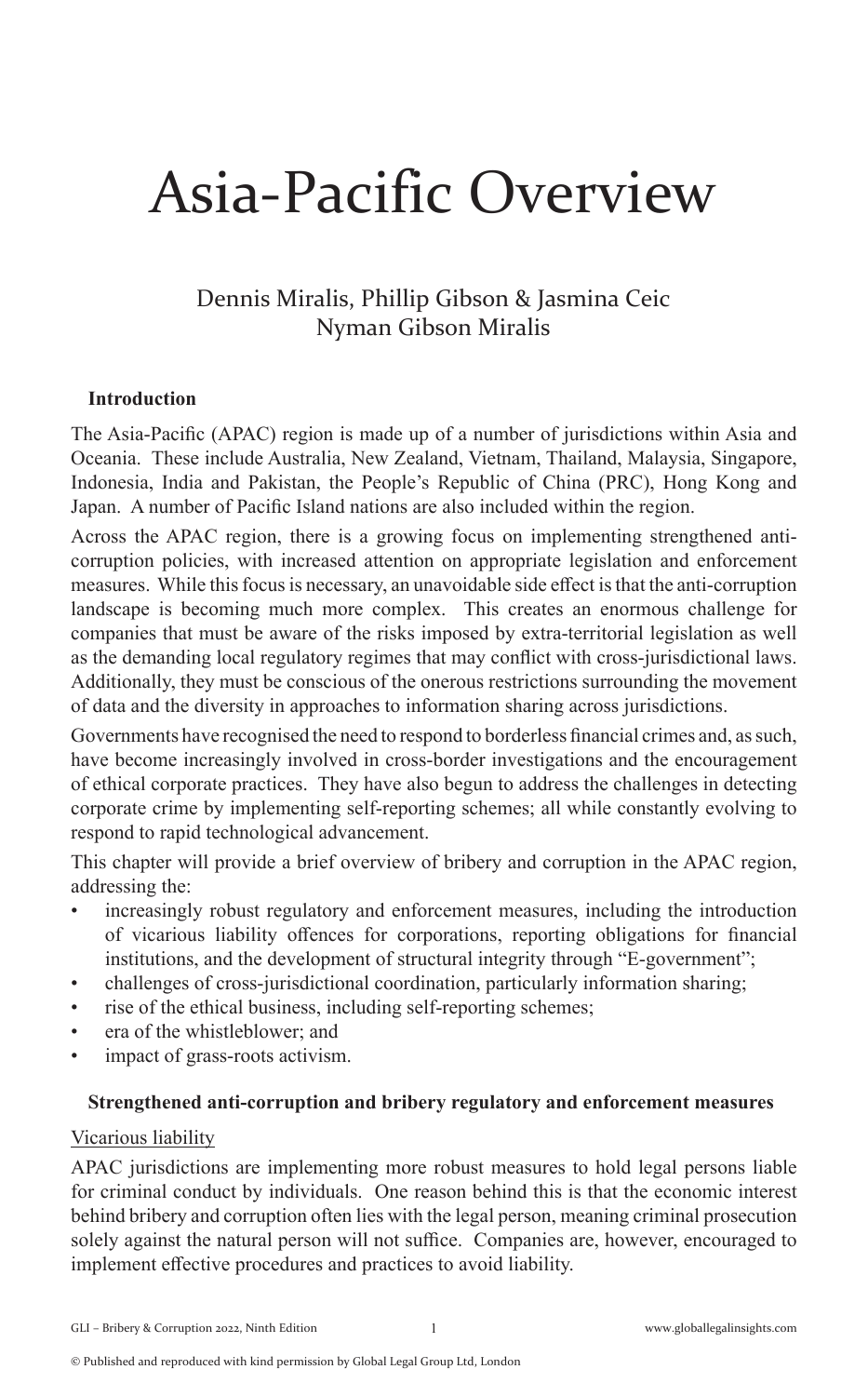The Australian government has proposed reforms to Australian foreign bribery laws, including the introduction of an offence for corporations that fail to prevent foreign bribery.<sup>1</sup> Companies will be strictly liable for bribery committed by employees, contractors and representatives, both foreign and domestic, unless the company can demonstrate that adequate procedures to prevent such conduct were in place. The proposed maximum penalty is the greater of the following:

- 1. AUD 22.2 million;
- 2. if the benefit value can be determined, three times the benefit; or
- 3. if the benefit cannot be determined, 10% of the annual turnover of the body corporate for the 12 months prior to the offence.<sup>2</sup>

Due to the pandemic currently facing the globe, the Australian Parliament has not yet determined the fate of the bill.

In Singapore, the case law provides that companies can be liable where a crime is committed by an individual who is "the embodiment of the company" (primary liability) or who acts "within the scope of a function of management properly delegated" (vicarious liability).<sup>3</sup> Although possible, such prosecutions are rare due to the complexities involved in proving the *mens rea* of the company. Further, vicarious liability is currently not legislated in Singapore.<sup>4</sup>

While prosecution may be rare, it is still a matter of prosecutorial discretion. In 2015, the then Attorney-General of Singapore, VK Rajah, stated in an opinion-editorial that "[s]ignificant attention is also given to the culpability of corporations […] especially if the offending conduct is institutionalised and developed into an established practice in an entity over time".5

In the PRC, the Amended Anti-Unfair Competition Law (AUCL) 2018 similarly provides at Article 7 that "bribery committed by a staff member of a business operator shall be deemed the conduct of the business operator, unless the business operator has evidence to prove that such acts of the staff member are unrelated to seeking business opportunities or competitive advantage for the business operator". The onus shifts to the operator to persuade prosecutors that they should not be held vicariously liable for employees' conduct. It is suggested that this signals a "paradigm shift" in Chinese corporate crime jurisprudence, and as a result, high-profile companies are outing their own executives with claims of bribery, precipitating criminal investigations.<sup>6</sup>

By shifting the onus onto the company, the regime creates an incentive for companies to develop robust anti-bribery and corruption policies and procedures. These developments are in line with US and UK laws, and further implement the Organisation for Economic Cooperation and Development (OECD) Anti-Bribery Convention.7

In 2016, the International Organisation for Standardisation (ISO) published an antibribery management system (ISO 37001) providing a global "good practice" framework to assist companies in implementing, maintaining and improving compliance programmes. Although helpful, following the ISO management system is not an automatic legal defence to bribery charges.

Apart from significant monetary penalties, in some jurisdictions, legal persons also face other punishments, including disqualification from public tender processes on findings of bribery and corruption.

#### Role of financial institutions

Given the nature of bribery and corruption, financial institutions such as banks and companies dealing with securities, insurance and financial asset management are often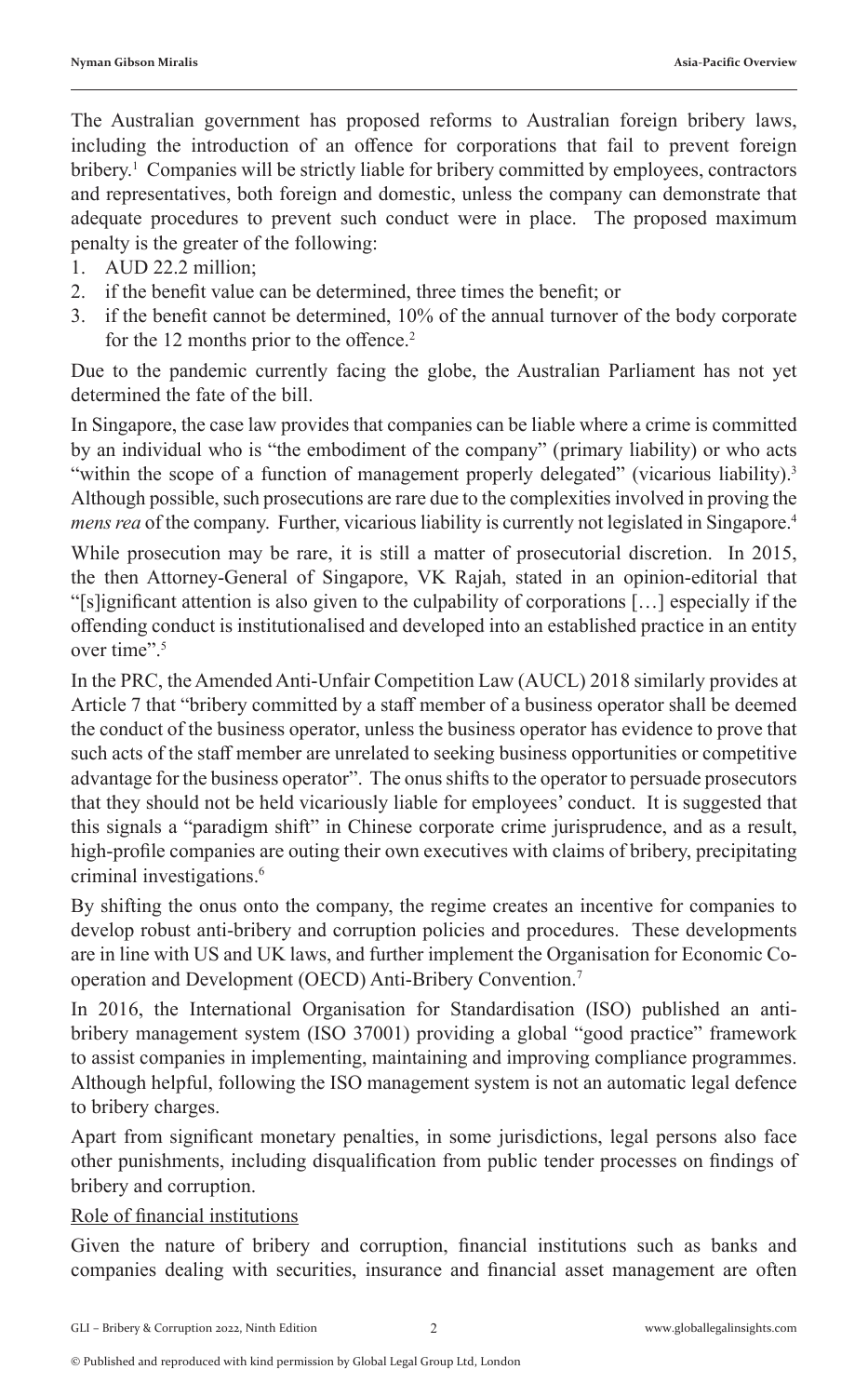abused as intermediaries in corruption schemes.<sup>8</sup> Due to the prevalence of such institutions, APAC jurisdictions have recognised the importance of appropriate regulation, supervision and associated reporting obligations within such financial institutions as a step towards preventing high-level corruption that would ordinarily go undetected.

With a view to conforming to an international standard, the Asia/Pacific Group (APG) on Money Laundering, established by the Financial Action Task Force (FATF) Asia Secretariat, works to ensure the adoption, implementation and enforcement of internationally accepted Anti-Money Laundering and Counter Terrorism Finance (AML/CTF) financing standards as set out in the FATF Forty Recommendations and the FATF Eight Special Recommendations.<sup>9</sup> In addition, most APAC jurisdictions have adhered to the International Organisation of Securities Commissions (IOSCO) standards which outline 38 principles of securities regulation based on the objectives of: protecting investors; ensuring a fair, efficient and transparent market; and reducing systemic risk.10 As a result, across an increasing number of APAC jurisdictions, financial institutions are required to report suspicious or threshold transactions.

As of 1 July 2017, financial institutions in the PRC including banks, securities and insurance companies, along with other entities determined and announced by the People's Bank of China, are required to report large-sum and suspicious transactions to the China Anti-Money Laundering Monitoring and Analysis Centre (CAMLMAC)*.* The large-sum transaction threshold is a cash transaction reaching RMB 50,000 or, if the client is a natural person, a cross-border transfer between bank accounts reaching RMB 200,000.

Other APAC jurisdictions, such as Australia, also enforce the reporting of threshold transactions. AUSTRAC, the Australian financial intelligence body, issued an AUD 252,000 infringement notice to a money transfer business for failing to report international fund transfers between 2018 and 2019. AUSTRAC Chief Executive Officer, Nicole Rose PSM, reiterated that the reporting of money flowing in and out of Australia is critical to detecting criminal activity.<sup>11</sup> Additionally, in Australia, "cash dealers", including solicitors, have distinct obligations to report threshold cash transactions reaching AUD 10,000.<sup>12</sup>

Within the APAC region, there is also an increased focus on financial institutions implementing "know-your-customer" (KYC) policies and practices in an effort to combat financial crime. In 2015, Laos enacted the Law on Anti-Money Laundering and Counter-Financing of Terrorism (AML/CFT Law) which requires reporting units, both in financial sector and non-financial sector institutions, to comply with KYC and customer due diligence processes as prescribed. Reporting units must, amongst other things: request identification papers; ensure that customer business operations accord with business operation records (e.g. accurate sources of funds and properties); and keep detailed and accurate records. In 2016, the Lao government passed the Agreement on KYC and Customer Due Diligence, expanding on the AML/CFT Law, "in order to strictly implement the work of AMLCTF at the reporting unit level".<sup>13</sup>

As a point of difference, Hong Kong aimed to open virtual banks by the end of 2019. As at 30 June 2021, a total of eight banks had received licences to operate through the Hong Kong Monetary Authority. It is important to note that virtual banks are subject to the same AML/CFT requirements as their bricks-and-mortar counterparts. They must also comply with the KYC requirements. Although many of these standards may need to be revised to accommodate the challenges associated with online banking, the virtual banking sector is at an advantage in its ability to integrate new and improving technologies into such systems.

#### Structural change – E-government

Given that corruption and bribery are caused by systemic weakness,<sup>14</sup> there is a great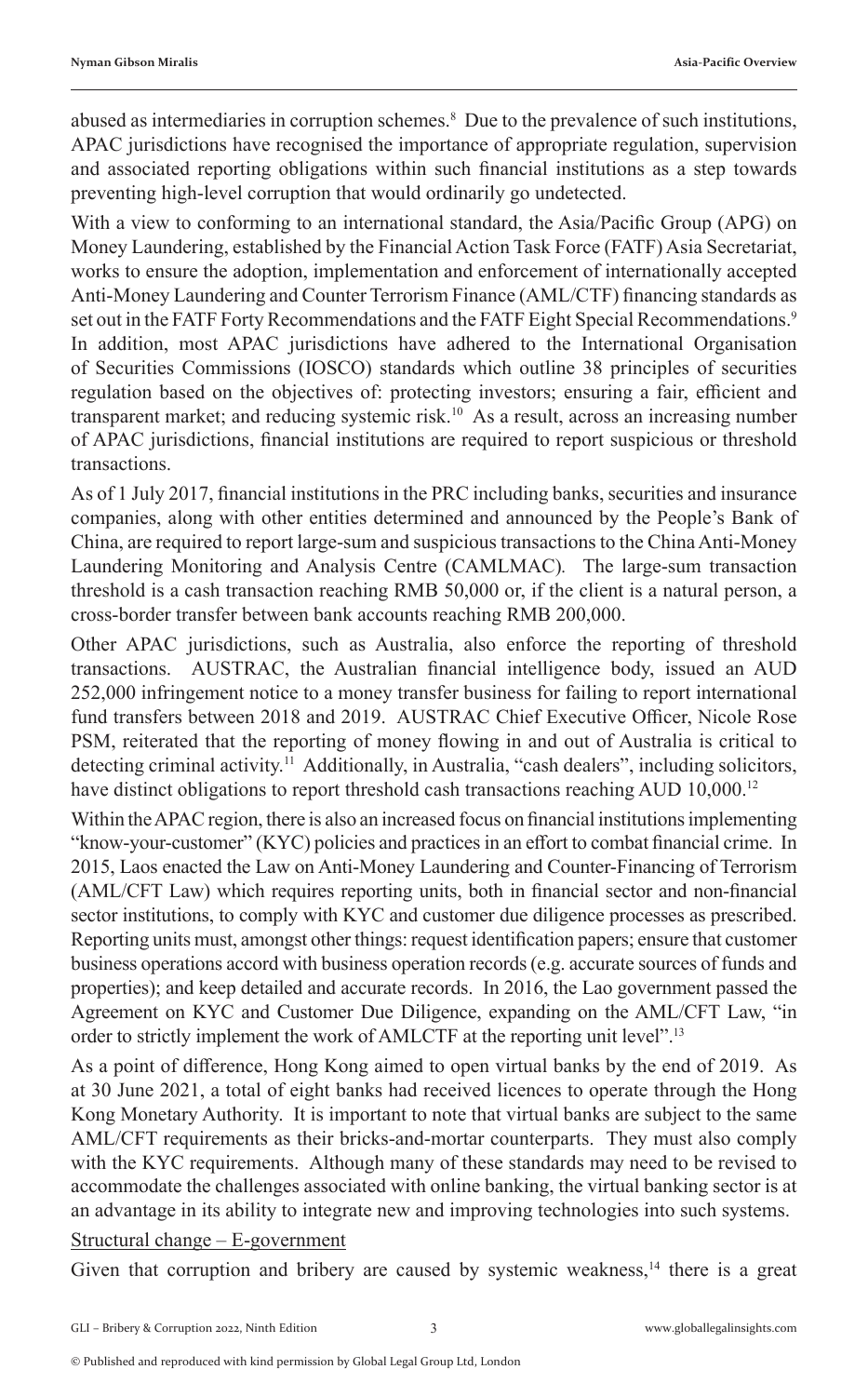need to strengthen both regulatory and enforcement provisions. In order to do so, any changes need to be aimed at enhancing the structural integrity and transparency of various administrations.

The use of information and communication technologies (ICT), also known as "E-government", is rapidly growing, despite it being a relatively new concept. Although the literature on the effectiveness of E-government at combatting bribery and corruption is divided, it has been found to reduce opportunities for such actions in a significant way. One study indicates that a country's 1% increase in the United Nations (UN) E-government Index may contribute to a 1.17% decrease in corruption.15 It does so by ensuring that transactions are depersonalised, thereby limiting opportunities for individuals to interfere with the standardised process. With a greater focus on automation, E-government also reduces the risk of discretionary decisionmaking and ensures that alterations or bypasses can be tracked.<sup>16</sup>

E-government processes have been adopted by many APAC jurisdictions. For example, in Korea, citizens can monitor in real time the progress of applications for licences online. Additionally, Pakistan recently restricted its tax department and introduced ICT in order to reduce contact between tax collectors and payers.<sup>17</sup>

#### Extended jurisdictions

Jurisdictions must also be aware of foreign corruption statutes and their extra-territorial impact. Of course, in this respect, no corruption overview would be complete without mentioning the omnipotent Foreign Corrupt Practices Act (FCPA), the provisions of which apply to companies listed on the US Securities Exchange Commission, legal or natural persons who have their principal place of business in the United States, and any foreign legal or natural persons suspected of involvement in criminal activity while in US territory, to name only a few. Notably, under the FCPA, the conduct of one individual is enough to bring US jurisdiction over non-US subsidiaries, resulting in an unprecedented extraterritorial extension of legal jurisdiction.

As a result of this extended jurisdiction, in 2016 alone, 30 companies from around the globe paid over USD 2.4 billion to resolve cases brought about under the FCPA.18 In 2019, the US Securities and Exchange Commission (SEC) saw the enforcement of the FCPA against 17 companies/individuals. In 2020, eight companies were subjected to enforcement action, including Goldman Sachs Group, Inc. which agreed to pay more than USD 1 billion to settle SEC charges. At the time of writing, 2021 has seen three companies subjected to enforcement action.<sup>19</sup>

APAC is quickly becoming a primary target of the FCPA. In 2015, there were approximately 115 FCPA investigations in Asia; more than double the number of investigations in any other region.20 There are indications that this may be due to longstanding business practices in parts of the APAC region that are in contravention of the FCPA, and that until recently were not sanctioned in APAC jurisdictions, or are still not sanctioned. For example, in some APAC jurisdictions, many companies are still expected to make informal payments to government officials in order to ensure contracts are secured or that the company has access to the necessary resources. Surprisingly, within the APAC region in 2019, 47.9% of firms made informal payments to public officials in order to "get things done".<sup>21</sup>

In Vietnam, US foreign investors rely on local managers, agents, consultants and vendors to liaise with government officials. The local staff will often use bribes to attract business or sell products. Unsurprisingly, the FCPA covers payments that have the intention of influencing foreign officials to obtain advantages. For this reason, what may be "normal practice in Vietnam" is in fact an FCPA violation for which foreign investors are liable.<sup>22</sup>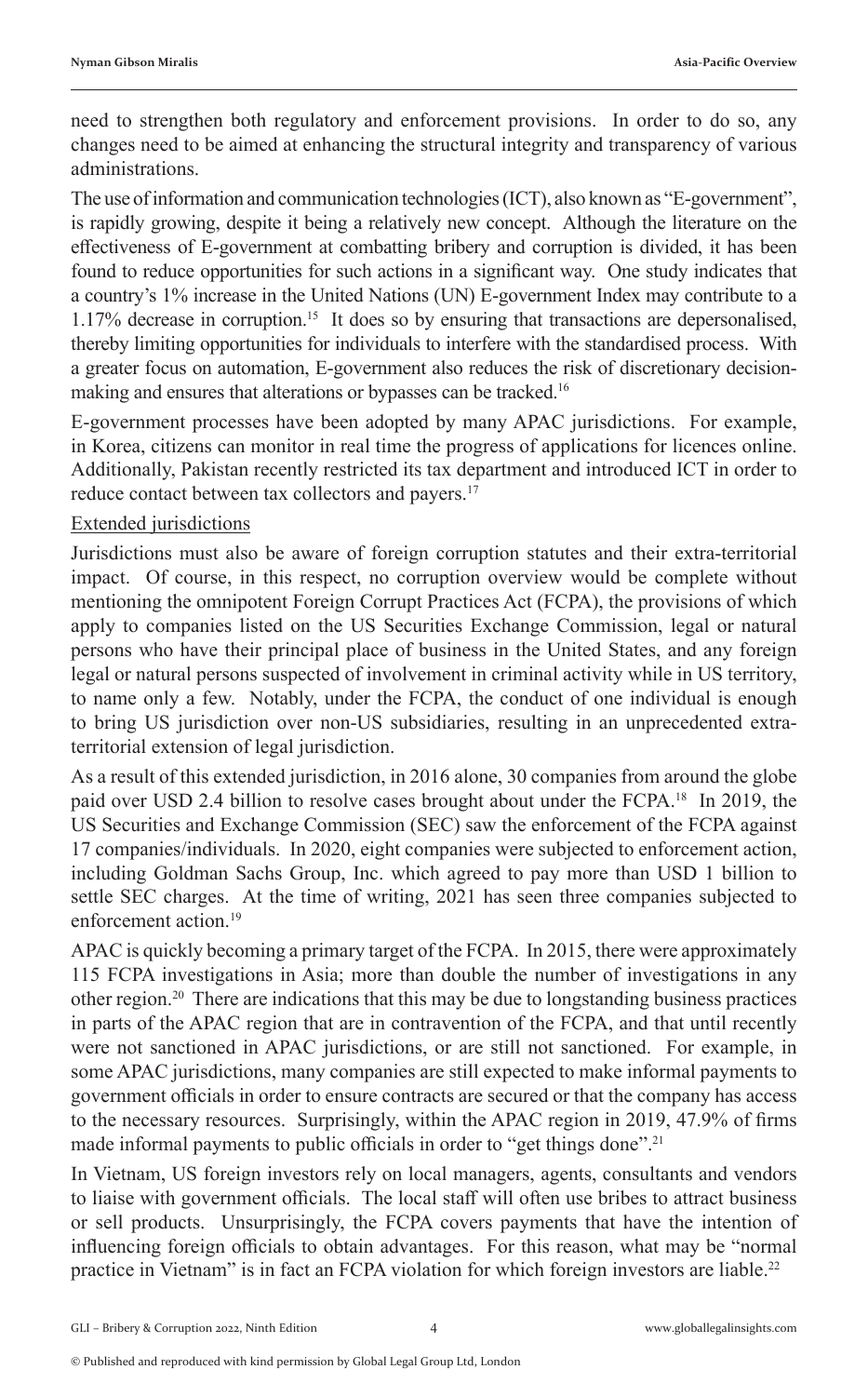As a point of distinction, "facilitating" payments which are made to foreign officials to further, or expedite, the performance of their duties are exempt under the FCPA. These payments, however, remain controversial and there is no clarity regarding how such payments would be interpreted by US authorities.

#### **Cross-jurisdictional coordination and collaboration**

#### Established networks

The APAC region demonstrates its commitment to cooperation in fighting corruption and bribery through a number of longstanding law enforcement and financial intelligence agencies. These multi-agency collaborations are tasked with combatting transnational crime (with a focus on financial crime) and promoting international standards of regulation and enforcement. Below are just a few examples of such agencies:

- 1. The Pacific Transnational Crime Network (PTCN) was developed in 2002 and is a police-led criminal intelligence and investigation entity. Its members include, among others: Australia (Australian Federal Police); New Zealand (New Zealand Police); Samoa (Samoa Police Service); and Solomon Islands (Royal Solomon Islands Police Force).<sup>23</sup>
- 2. The Egmont Group of Financial Intelligence Units is a global network of 167 Units committed to collaboration and information exchange. APAC members include: Australia (Australian Transaction Reports and Analysis Centre); Hong Kong and the PRC (Hong Kong Special Administrative Region and China Joint Financial Intelligent Unit (JFIU)); Indonesia (Indonesian Financial Transaction Reports and Analysis Centre (PPATK)); and Thailand (Anti-Money Laundering Office (AMLO)).<sup>24</sup>
- 3. The APG consists of 41 member jurisdictions, 11 of which are permanent members of the associate FATF. The APG is dedicated to examining and developing measures to combat money laundering.25
- 4. In 2001, 23 countries of the APAC jointly developed an Anti-Corruption Action Plan within the framework of the Asian Development Bank (ADB) and the OECD Anti-Corruption Initiative for Asia and the Pacific. The plan sees governments resolve to cooperate and curb cooperation within the APAC. Membership now stands at 31 countries.

#### Information sharing

Despite these multi-agency networks, coordination and collaboration remain complex and at times restricted. This is best exemplified in the area of information and data sharing.

#### *Mutual Legal Assistance Treaties*

Formal requests for information are by way of Mutual Legal Assistance (MLA) requests. Any such request is made pursuant to bilateral and/or multilateral treaties between signatory countries. In order for MLA requests to be made and granted, signatory countries must have incorporated the treaties into their respective domestic laws.

Multilateral treaties to which APAC jurisdictions are signatories include the United Nations Convention against Corruption and the United Nations Convention against Transnational Organised Crime. In addition, Brunei, Cambodia, Indonesia, Laos, Malaysia, Myanmar, the Philippines, Singapore, Thailand and Vietnam are signatories to the Southeast Asian Mutual Legal Assistance in Criminal Matters Treaty.

Bilateral MLA treaties between individual jurisdictions are also popular. For example, a bilateral treaty exists between Hong Kong and the PRC. Additionally, Australia is a party to over 25 bilateral MLA treaties with countries such as Canada, Ecuador, Italy, the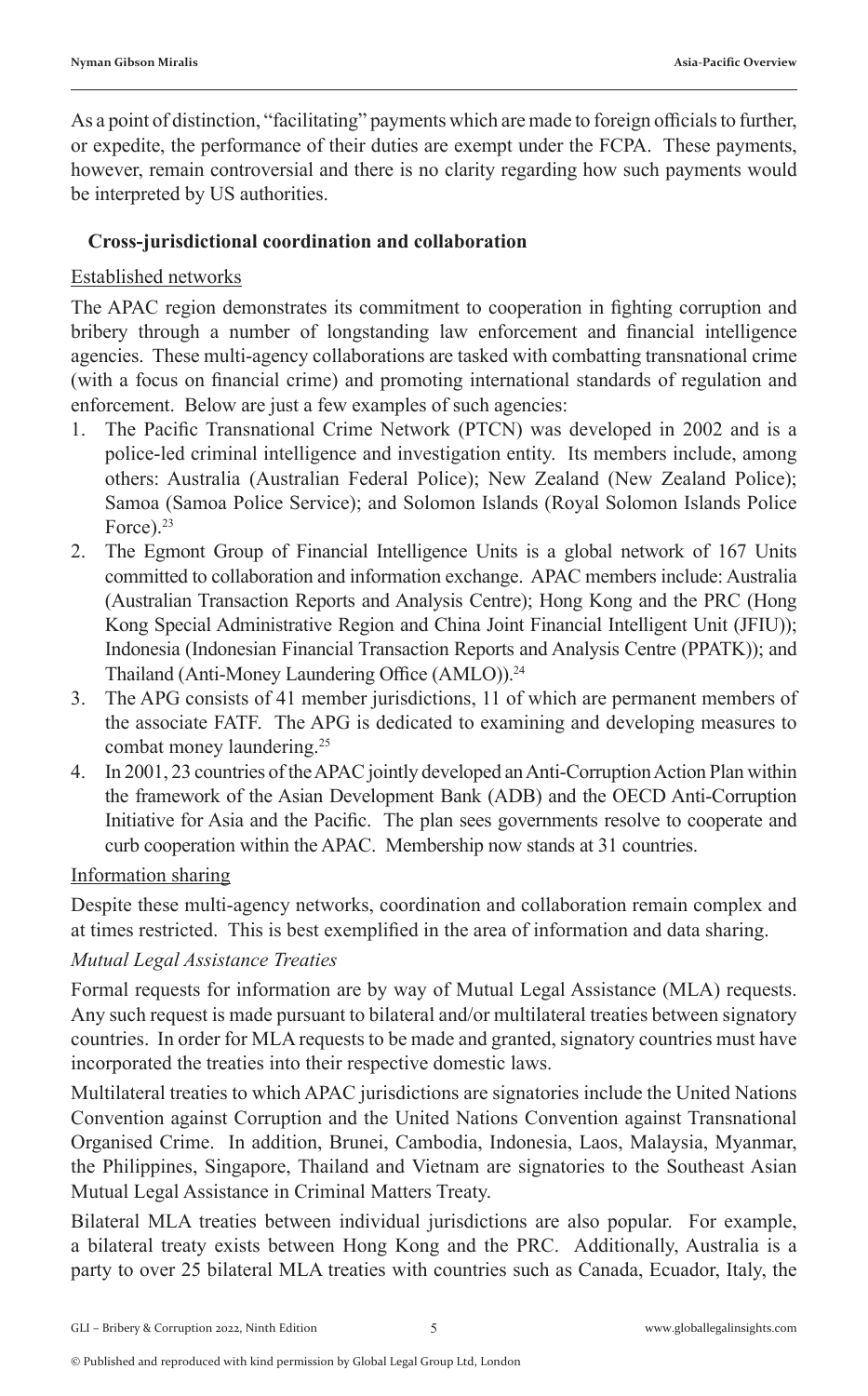Republic of Korea, the US and Vietnam.<sup>26</sup> The advantage of such bilateral agreements is that information can be kept confidential between parties to that agreement.

Although such treaties exist, any country can make an MLA request to another for assistance, including a request for the provision of information. Assistance is provided on the understanding of reciprocity – that the providing country will receive assistance should the need arise.

While MLA requests provide a convenient avenue for information sharing, they also come with a number of issues. The request processes usually suffer from lengthy delays as well as a lack of coordination and sharing of resources between agencies.27 A UN study revealed that responses to formal MLA requests were reported to be in the order of months rather than days. By this time, important ephemeral electronic evidence could be lost.<sup>28</sup>

Aside from these formal requests, the APAC jurisdictions also rely on informal assistance requests to foreign governments or other providers. The downside to such requests is that they may not be legally enforceable, and turn on the willingness of countries to assist voluntarily.<sup>29</sup> Interestingly, in 2014, 13% of foreign bribery cases were brought to the attention of law enforcement authorities through the use of formal and informal MLA requests.<sup>30</sup>

#### *Other methods of request*

As an alternative to MLA requests, different sectors are developing their own informationsharing channels, including the addition of regulators and enforcement authorities within the financial sector.<sup>31</sup> Typically, these alternative channels are developed under "soft law" including action plans, resolutions and bilateral or multilateral Memoranda of Understanding (MOU). Many jurisdictions within the APAC region have adopted these alternative channels of information sharing.

The Hong Kong Monetary Authority (HKMA), which is the central banking institution responsible for Hong Kong's financial stability, integrity and international status, has entered into multiple MOUs and other formal cooperation agreements with APAC banking supervisory authorities. Some of these authorities include the National Bank of Cambodia, Australian Prudential Regulation Authority, and China Banking and Insurance Regulatory Commission. Arrangements such as these enable the HKMA and other authorities to share and exchange supervisory information (to the extent they are permitted under law) and consult one another regarding cross-border issues, all while ensuring any shared information remains confidential.

APAC jurisdictions such as Australia, Hong Kong and Japan are also signatories to the Multilateral Memorandum of Understanding Concerning Consultation and Cooperation and the Exchange of Information (MMOU). International ordinary or associate members of IOSCO are eligible to apply to sign the MMOU. Out of 159 eligible members, 124 were MMOU signatories as of July 2021.<sup>32</sup>

The MMOU sets out the specific requirements for:

- 1. what information can be exchanged and how to do so;
- 2. the legal capacity to compel someone to produce information;
- 3. the types of information that one can be compelled to produce;
- 4. the legal capacity for sharing information; and
- 5. the permissible use of that information.<sup>33</sup>

Under the MMOU, securities regulators can provide information and assistance, including information identifying the beneficial owner and controller of a company or an account. In relation to transactions, they may identify the amount purchased or sold, the time and price of the transaction, and the entity that handled the transaction.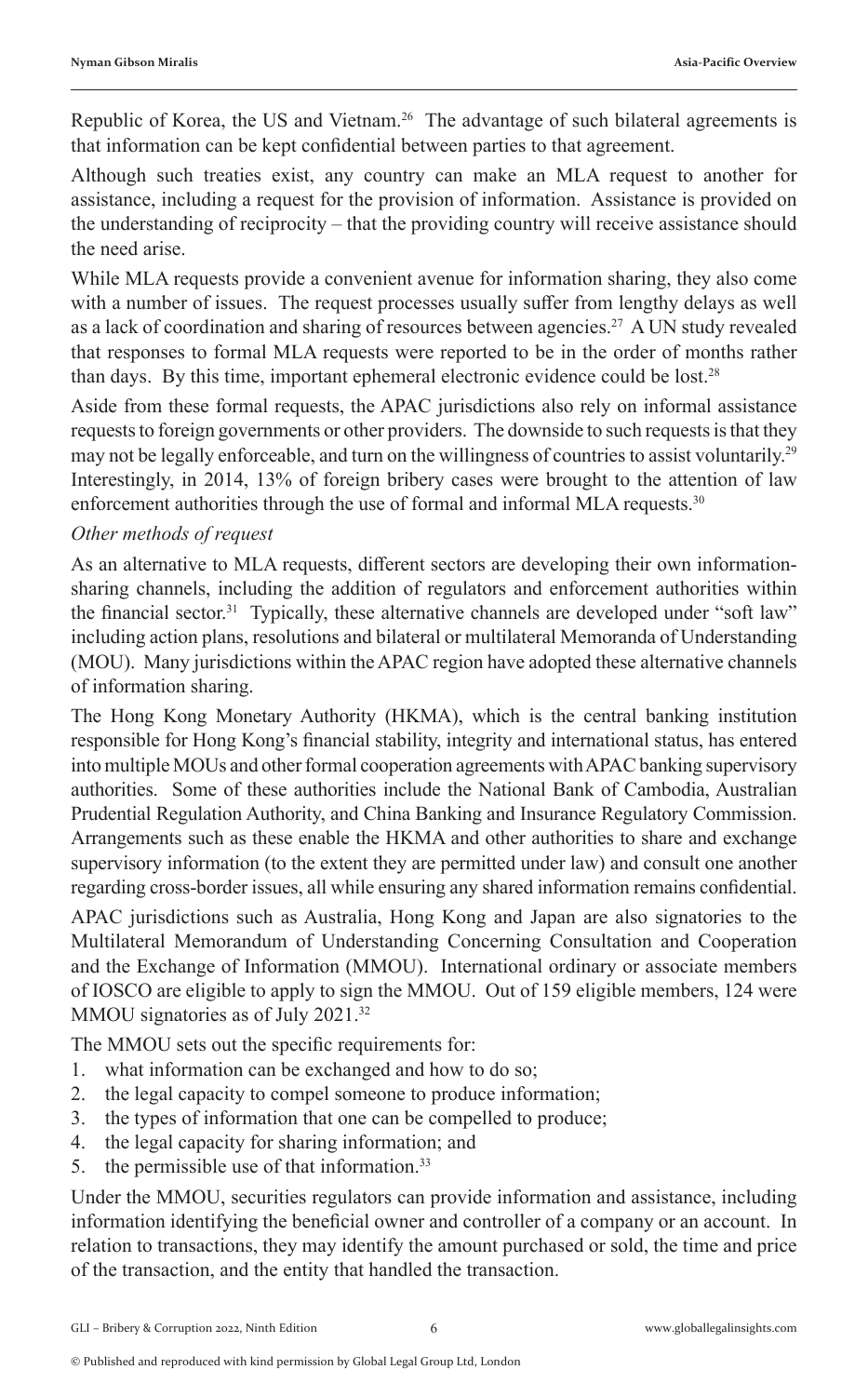In addition to MOUs, in 2018, the US passed the Clarifying Lawful Overseas Use of Data (CLOUD) Act to expedite access to electronic information held by US-based global service providers. The Act permits foreign governments to enter into bilateral agreements with the US whereby foreign law enforcement authorities can make requests directly to providers, as an alternative to MLA requests. CLOUD requests are conditional on reciprocity; that is, the foreign jurisdiction must allow the US to request electronic data from its own service providers.<sup>34</sup>

#### *Data protection and transfers*

With the rapid technological advancements in today's society, along with the explosive use of social media in a professional context, there has been a dramatic transformation in the way in which business is conducted. These changes inevitably impact access to information, including data protection and cross-border transfers. The APAC jurisdictions are no exception. For example, in the PRC, a vast amount of sensitive information is communicated using the application WeChat, a transient messaging platform. As a result of such platforms, the laws on business record retention for the purposes of investigation need to be reconsidered. Indeed, in March 2019, the US Department of Justice (DOJ) announced revisions to its FCPA Corporate Enforcement Policy requiring companies to implement "appropriate guidance and controls" over these types of communications in the event of a US investigation into a Chinese company, or Chinese subsidiary of a multinational company.35

Although reform is occurring, many jurisdictions are conflicted in their approach to data transfer. In 2018, the PRC enacted the International Criminal Judicial Assistance Law (ICJA), which is essentially a "blocking statute" for international assistance. Under the ICJA, individuals based or working in China cannot provide assistance in foreign criminal proceedings without first obtaining approval from the Chinese government. Approval is needed to disclose evidence located in China to overseas law enforcement authorities. As a result, multinational companies can only comply with, for example, foreign production orders after government approval. If consent is not forthcoming, the company is forced to choose between reaching Chinese law and being held in contempt of a foreign court.

An example of such a choice can be seen in a US appeals court decision, where three Chinese banks were held in contempt for refusing to comply with subpoenas in a US investigation into the violation of international sanctions on North Korea, specifically the movement of tens of millions of dollars.<sup>36</sup> According to the court file, the three banks said that the Chinese government ordered them not to provide the requested records. The first instance Judge, District of Columbia Chief Judge Beryl Howell, dismissed the banks' argument that the Chinese government requires an MLA request for records in US criminal investigations, citing China's abysmal compliance record with such requests.37

The PRC also relies on the Law on Guarding State Secrets of the People's Republic of China (State Secrets Law), revised in 2010. The State Secrets Law prohibits the transfer of state secrets outside China and violators are subject to criminal penalties. "State secrets" are generally held to include any data or information that is related to the following:

- 1. major policy decisions on state affairs;
- 2. national defence;
- 3. diplomatic activities;
- 4. national economic and social development;
- 5. science and technology;
- 6. state security; and
- 7. other matters that are classified by the national department.<sup>38</sup>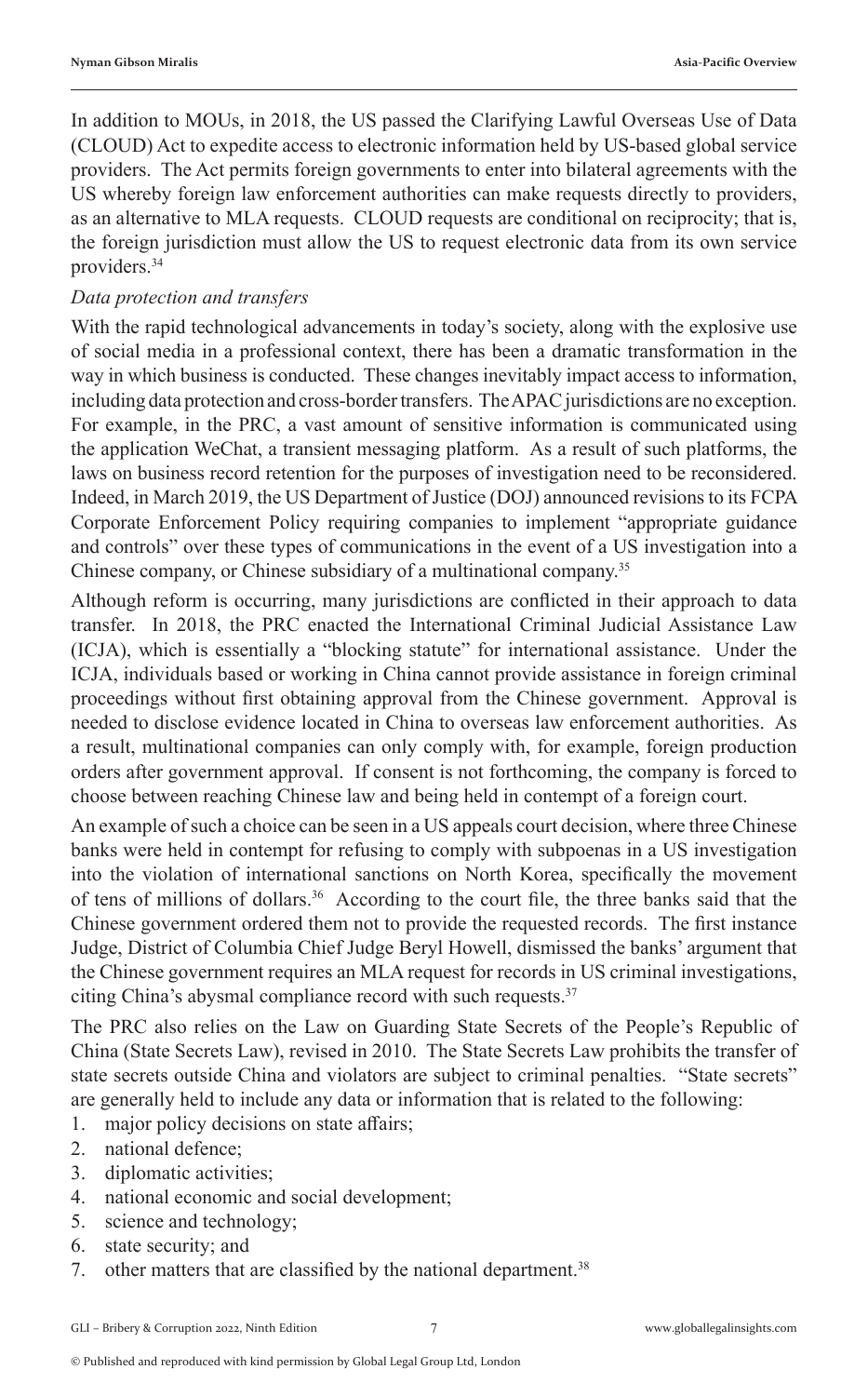#### **The rise of the ethical business**

In 2015, the then Attorney-General of Singapore, VK Rajah, opined that:

"[T]he enforcement of laws and regulation alone, however, is insufficient. The fight against financial crime in Singapore also requires a spirit of compliance that guides behaviour. Without the prevalence of this spirit of compliance, no enforcement regime, no matter how competent, can avoid being inundated and overwhelmed – even, perhaps, to the point of becoming dysfunctional."<sup>39</sup>

This is not an idea singular to Singapore. Throughout the APAC region, the public and private sectors must, at the very least, be perceived to proactively strengthen anti-corruption enforcement laws and improve mechanisms of investigation. Additionally, they must be seen to take steps to minimise potential liabilities.

According to a 2017 survey from Transparency International, 50% of people in the APAC region said that their government was doing "a bad job" in the fight against corruption. This is perhaps unsurprising when, at the time of the survey, one in four people in the region had paid a bribe to access public services in the previous 12 months.<sup>40</sup>

Since then, Transparency International has ranked 180 countries according to their Corruption Perceptions Index (CPI) which is based on their perceived levels of public sector corruption, according to experts and business people. Each country is given a score between 0 (highly corrupt) and 100 (very clean). In 2020, more than two-thirds of countries scored below 50 and the average score was a shamefully low 43. However, a number of APAC jurisdictions including Australia, Hong Kong, Japan, New Zealand and Singapore scored within the top 20 countries. Unfortunately, APAC jurisdictions such as Afghanistan, Cambodia and North Korea also scored within the bottom 20 countries.<sup>41</sup>

The importance of addressing corruption cannot be understated. According to the UN Secretary-General, Antonio Guterres, the annual cost of international corruption amounts to USD 3.6 trillion, consisting of bribes and stolen money.<sup>42</sup> It is also, according to the UN, one of the biggest impediments to eliminating poverty and hunger and to improving education, infrastructure and health. Given the global cost, it is therefore imperative that APAC jurisdictions harness the "spirit of compliance".

In Japan, regulators are attempting to harness this spirit by putting company compliance programmes at the forefront of the private sector agenda. In 2018, the Japan Exchange Regulation published Principles for Preventing Corporate Scandals, following a number of corporate scandals emerging in listed companies. Although these Principles are not legally binding and a failure to abide by them will not lead to any adverse consequences, listed companies are expected to implement the Principles as a means of self-discipline. Furthermore, management are expected to demonstrate integrity and leadership in respect of any compliance issues.<sup>43</sup>

There is also evidence, within other APAC countries, of the introduction of such compliance programmes. In the PRC, developments in anti-bribery and anti-corruption laws have been rapid due to trade tensions, although it can be argued that these changes also represent expected reforms in the area.<sup>44</sup> As a result of these developments, multinational companies operating out of China are more proactive in implementing compliance programmes, internal audits and risk assessments to identify potential liabilities and develop strategies to mitigate them. In addition to instilling a culture of compliance, companies are subject to new reporting regimes aimed at facilitating cooperation and collaboration with law enforcement bodies, and offering a reprieve from increasingly severe penalties.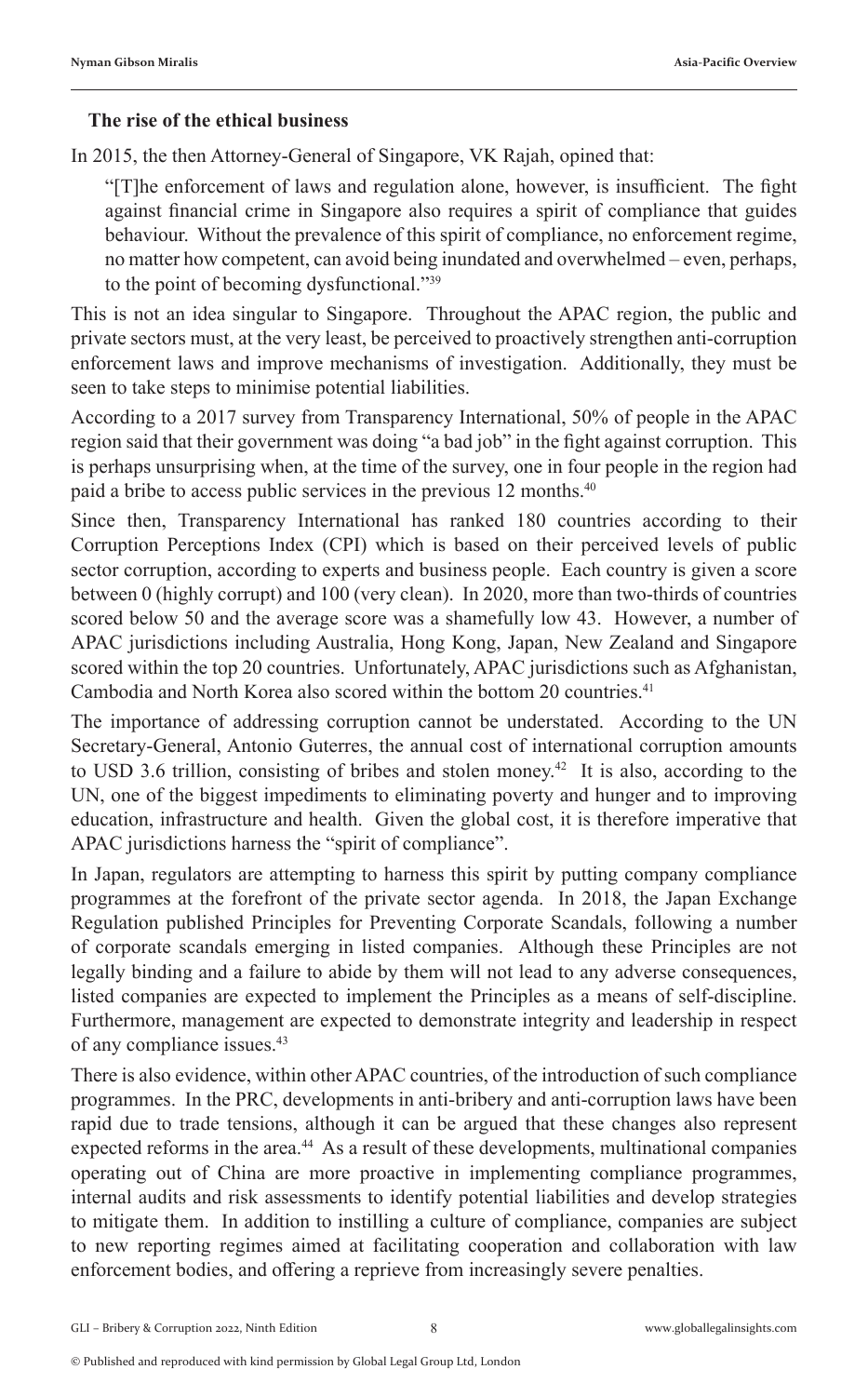In order to foster the "spirit of compliance", general reporting obligations are used widely across the APAC region. In Singapore, a "recognised market operator" must, after becoming aware of a financial irregularity or other matter which might affect its ability to discharge its financial obligations, notify the relevant authority as soon as practicable.45 The operator must also submit periodic reports and provide any assistance the authority requires for the performance of the authority's functions and duties. Should the operator not comply with these requirements, it is guilty of an offence and liable on conviction to significant monetary penalties.

Other APAC countries go even further and actively incentivise reporting. Further, some jurisdictions have been known to offer cash rewards. For example, Nepal authorises the provision of an appropriate reward, by the investigating authority, to a person assisting with inquiries, investigations, or collection of evidence relating to corruption.<sup>46</sup> In addition to these incentives, some APAC jurisdictions grant immunity from prosecution. Under these types of scheme, entities and individuals may be absolved from criminal responsibility for participation in corruption and/or bribery if they disclose the act and persons involved.

Such schemes are not entirely new and have been piloted in the UK and the US. In 2016, the UK Serious Fraud Office entered into its second Deferred Prosecution Agreement (DPA) in relation to bribery and corruption offences. In 2017, the DOJ under the Trump administration issued a declination letter requiring the "disgorgement of associated gains" to CDM Smith Inc., a Massachusetts-based construction firm which allegedly paid nearly USD 2 million in bribes to Indian government officials between 2011 and 2015 in exchange for infrastructure projects.

DPA schemes are slowly being introduced in Singapore and Australia. For Singapore, the scheme represents a departure from enforcement against individuals.47 Under the Criminal Justice Reform Act which was brought into force on 31 October 2018, there is now a formal framework for DPAs. Companies are encouraged to cooperate with the public prosecution office by satisfying certain conditions and requirements in exchange for amnesty. Requirements may include production of documentary evidence, providing assistance with investigations against former managers and directors or undertaking corporate reform measures.<sup>48</sup>

In Australia, the Attorney-General's Department had introduced the *Crimes Legislation Amendment (Combatting Corporate Crime) Bill 2017.* This Bill lapsed on 1 July 2019. Consequently, the *Crimes Legislation Amendment (Combatting Corporate Crime) Bill 2019* was introduced. The Bill borrows from its UK counterpart and encourages voluntary negotiation between companies and relevant prosecutorial bodies, where the company is required to comply with a range of specific conditions, which may include admission of criminal liability, payment of a monetary penalty, cooperation with ongoing investigations, and consent to publicising the DPA. The 2019 Bill goes slightly further than its 2017 counterpart by also proposing the introduction of "dishonest" practices.<sup>49</sup>

#### **The era of the whistleblower**

Where public bodies or companies engage in criminal behaviour, it is usually those within the organisation who are best placed to suspect such behaviour or to know the nature and extent of the criminal activity. Unfortunately, the fear of retaliation remains a major deterrent for whistleblowers. Given the importance of whistleblowers, it is imperative that legal and physical protections are implemented to ensure that individuals have the necessary confidence required to come forward. This includes feeling assured that their report will be acted on, that the entity or individual they report to is serious about addressing corruption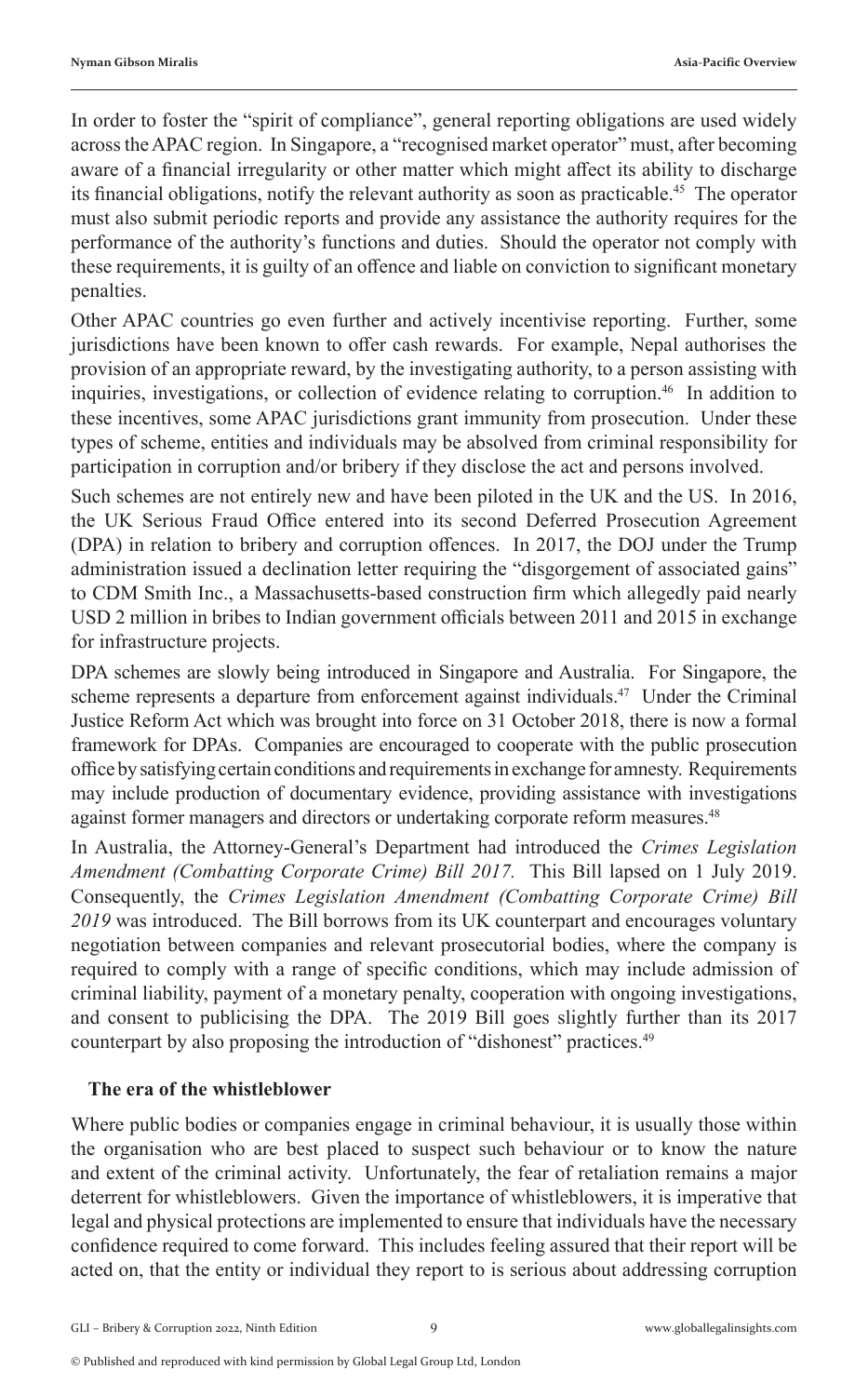and/or mismanagement, that their complaint will be treated confidentially and that they will not face reprisal, whether it be prosecution, dismissal from employment or physical harm.

In recent years, there has been a significant positive cultural shift toward whistleblowers and the need for their protection. It is internationally accepted that whistleblower policy and practice must be two-pronged; that is, proactive in changing culture while providing a series of protections and incentives.50 Although the intention is unified, protections vary across the APAC jurisdictions. In some countries such as Japan and the PRC, whistleblowing is at the forefront of the legal and political agenda, whereas in others such as Hong Kong, the express protections are limited.

In Hong Kong, the current regime offers little or no protection for whistleblowers, as there are no express whistleblowing laws. $51$  To gain protection, a whistleblower must rely on piecemeal employment, anti-corruption and/or criminal laws which offer a limited scope of protection. For example, although a person is liable to criminal prosecution if they disclose a whistleblower's identity or information that could lead to the identity of a whistleblower, the lack of specific whisteblower laws makes the subject rather ambiguous. It is for this reason that Hong Kong lags behind other major business jurisdictions, and why a legal framework that supports whistleblower confidentiality is imperative.

In India, the Whistleblowers Protection Act (WBPA) was enacted to safeguard against whistleblower victimisation. Under the Act, the Central Vigilance Commission (CVC), designated by government, is empowered to receive confidential complaints. The CVC does, however, maintain discretion as to whether the identity of the whistleblower remains confidential.

Where confidentiality cannot be assured, protection of the whistleblower's rights and security and adequate incentives must follow. For example, in Malaysia and Singapore, whistleblowers are exempted from both civil and criminal charges where information is provided in good faith. Additionally, Japan and the PRC currently outlaw detrimental treatment of whistleblowers in the workplace. Within some APAC jurisdictions, whistleblowers may also be entered into witness protection programmes when their wellbeing or safety is at risk.

Jurisdictions are also moving to ensure that comprehensive protection regimes exist across the public and private sectors. In Australia, a comprehensive protection regime already existed for the public sector under the Public Interest Disclosure Act 2013. As of 1 July 2019, the whistleblower protection regime under the Corporations Act 2013 was expanded to provide greater protection. Additionally, the Treasury Laws Amendment (Enhancing Whistleblower Protections) Act 2019 was brought into effect on 1 January 2020, requiring certain companies (public, large proprietary, registrable superannuation entities) to implement clear and accessible whistleblower policies.

#### **Grass-roots activism**

The rapid development of whistleblower protections would not and does not occur without the attention of and pressure from the public. High-profile cases such as the Edward Snowden revelations, WikiLeaks scandal, Commonwealth Bank of Australia financial planning advice investigations and Chinese pharmaceutical company bribery cases (*GlaxoSmithKline*) have all fostered public discussion, and garnered public support for legislative reforms.

The clandestine and systemic nature of bribery and corruption means that enforcement authorities must rely on their citizens as a source of information and a means by which misconduct can be detected and prevented. APAC jurisdictions are thus increasingly harnessing the efforts of their public, the media, trade unions and other non-governmental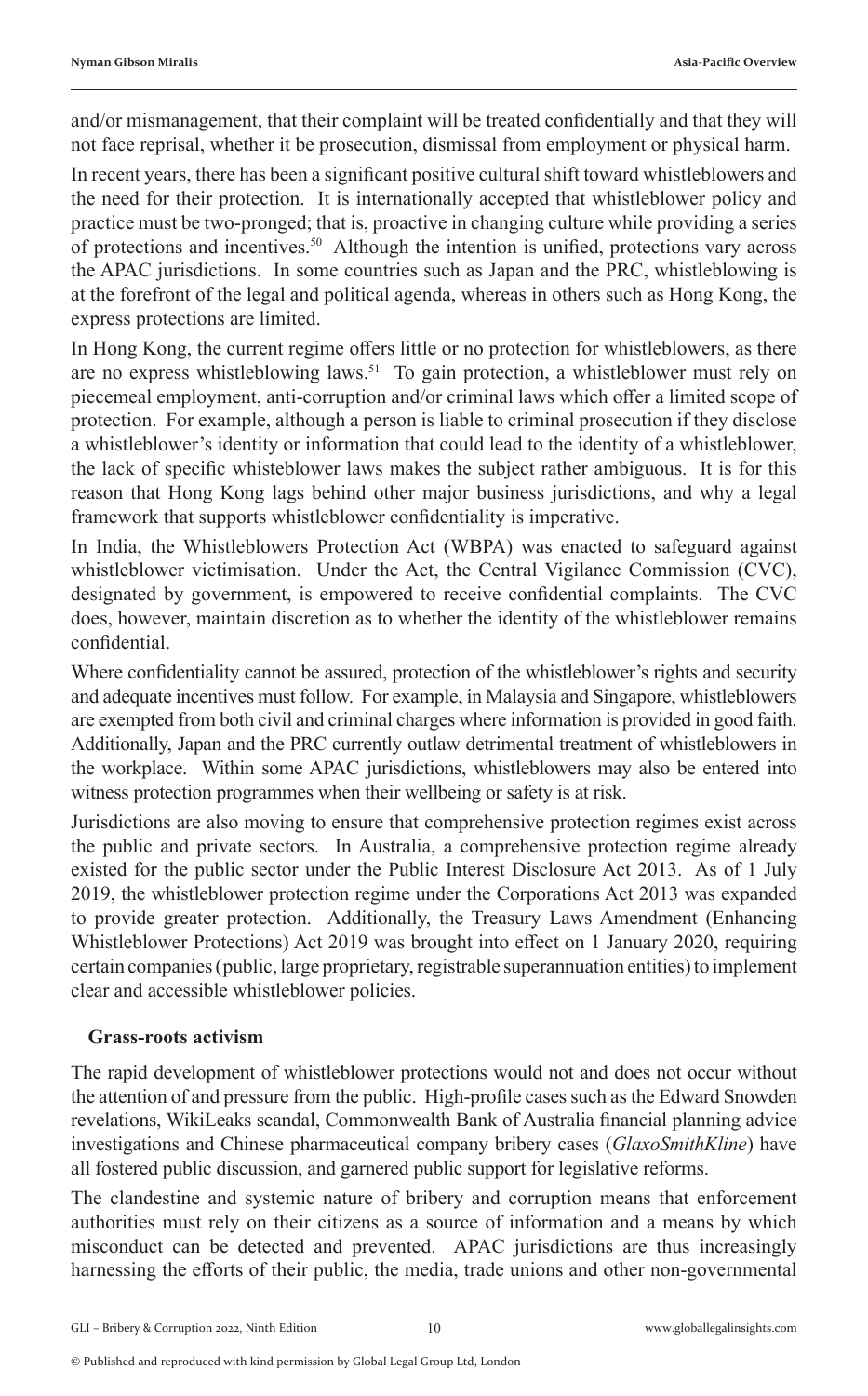players. For example, in Bangladesh, Transparency International, a grass-roots organisation, has established local voluntary watchdog committees across some 36 locations that work on local corruption issues. They do so by providing citizens with information and advice, undertaking monitoring activities, and publicly reporting on corruption.<sup>52</sup>

In India, the Children's Movement for Civil Awareness (CMCA) established school-based "Civic Clubs" that run socially conscious programmes for students on civic values, active citizenship, urban local government, and rights and responsibilities, educating young people about the widespread impact of corruption.<sup>53</sup>

#### **Conclusion**

Jurisdictions across the APAC region have taken steps to increase awareness of corruption and strengthen legal and regulatory frameworks. It is telling that the aforementioned are only a few of the developments and challenges facing the APAC region in fighting corruption. Others include integrity and transparency in public procurement, facilitating confiscation and asset recovery across jurisdictions, and addressing freedom-of-information issues.

There are also many varied definitions of corruption, and standards in approaching bribery and corruption, across the different jurisdictions. It is imperative for any entity seeking to work or invest in the APAC region to be well abreast of the local regulatory regime, and the rapid developments in corruption laws, both regional and foreign.

\* \* \*

#### **Endnotes**

- 1. Senate Legal and Constitutional Affairs Legislation Committee, Parliament of Australia, Crimes Legislation Amendment (Combatting Corporate Crime) Bill 2019 (2020), 13.
- 2. Explanatory Memorandum, Crimes Legislation Amendment (Combatting Corporate Crime) Bill 2019 (Cth), 18–19.
- 3. See *Tom Reck Security Services Pte Ltd v Public Prosecutor* (2001) 2 SGHC 72.
- 4. WongPartnership LLP, 'Singapore Law and Practice' in Chambers and Partners (eds) *Global Practice Guide: Anti-Corruption* (Unknown, Second Edition), 9.
- 5. VK Rajah, 'Financial crime: Leaders can instil spirit of compliance', *Business Times*, 4 November 2015.
- 6. Dora W Wang, Michael Lowell, Peter Witherington and Jessica Tian, 'China: A New Normal Amid Rising Trade Tensions' in *GIR Insight Asia-Pacific Investigations Review 2020* (London: Law Business Research Limited, 2019), 96.
- 7. OECD Convention on Combating Bribery of Foreign Public Officials in International Business Transactions.
- 8. Jak Jabes and Frederic Wehrle, 'Anti-Corruption Policies in Asia and the Pacific', ADB/OECD Anti-Corruption Initiative for Asia and the Pacific (2004), 20.
- 9. 'APG History and Background', Asia/Pacific Group on Money Laundering, accessed 14/08/20, <http://www.apgml.org/about-us/page.aspx?p=91ce25ec-db8a-424c-9018- 8bd1f6869162>; also 'Asia/Pacific Group on Money Laundering (APG)', Financial Action Task Force, accessed 14/08/20, <http://www.fatf-gafi.org/pages/asiapacificgro uponmoneylaunderingapg.html>.
- 10. IOSCO, Objectives and Principles of Securities Regulation (May 2017).
- 11. Australian government AUSTRAC, 'AUSTRAC issues \$252,000 infringement notice to Compass' (Media Release, 10 September 2019), accessed 14/08/20, <https://www.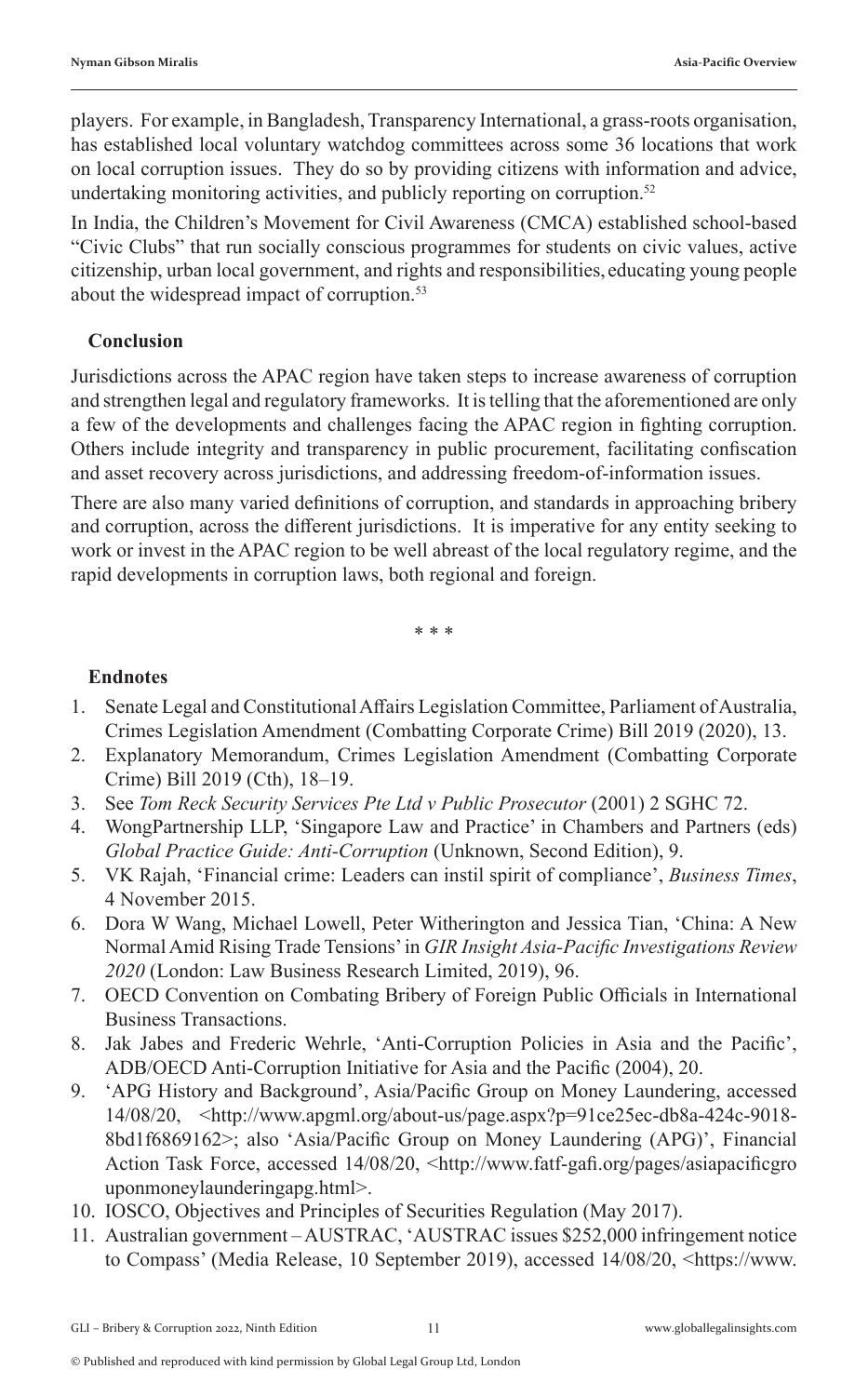austrac.gov.au/about-us/media-release/austrac-issues-252000-infringement-noticecompass>.

- 12. Financial Transaction Reports Act 1988 (Cth) s. 15A.
- 13. Lao People's Democratic Republic Agreement on Know Your Customers and Customer Due Diligence (15 January 2016); also Lao People's Democratic Republic Decree of the President of the Lao People's Democratic Republic on the Promulgation of the Law on Anti-Money Laundering and Counter-Financing of Terrorism (4 February 2015).
- 14. 'Anti-Corruption Policies in Asia and the Pacific', ADB/OECD, 7.
- 15. 'New perspectives in e-government and the prevention of corruption', Basel Institute on Governance Working Paper 23 (July 2017), 9.
- 16. 'New perspectives', Basel Institute, 9.
- 17. 'Anti-Corruption Policies in Asia and the Pacific', ADB/OECD, 13.
- 18. Jan Wolfe and David Brunnstrom, 'U.S. appeals court upholds ruling against Chinese banks in North Korea sanctions probe', *Reuters*, 31 July 2019, accessed 17/08/20, <https://www.reuters.com/article/us-usa-trade-china-banks/us-appeals-court-upholdsruling-against-chinese-banks-in-north-korea-sanctions-probe-idUSKCN1UQ03U>.
- 19. US Securities and Exchange Commission, SEC Enforcement Actions: FCPA Cases (8 July 2021), accessed 22/07/21, <https://www.sec.gov/enforce/sec-enforcement-actionsfcpa-cases>.
- 20. Lily Kuo, 'Asia is becoming the global epicenter of corporate corruption', genpact, 8 April 2015, accessed 17/08/20, <https://qz.com/378710/asia-is-becoming-the-globalepicenter-of-corporate-corruption>.
- 21. Trading Economics, East Asia & Pacific (IDA & IBRD Countries) Informal Payments to Public Officials (% Of Firms) (August 2020), accessed 17/08/20, <https:// tradingeconomics.com/east-asia--pacific-ida--ibrd-countries/informal-payments-topublic-officials-percent-of-firms-wb-data.html>.
- 22. John Frangos, 'Vietnam: Compliance Risks' in *GIR Insight Asia-Pacific Investigations Review 2020* (London: Law Business Research Limited (2019), 186.
- 23. Pacific Islands Chiefs of Police Secretariat, Pacific Transnational Crime Network, (2021), accessed 13/09/21, <https://picp.co.nz/our-work/pacific-transnational-crime-network>.
- 24. Egmont Group, About (2020), accessed 17/08/20, <https://egmontgroup.org/en/ content/about>.
- 25. 'APG History and Background', Asia/Pacific Group on Money Laundering, accessed 17/08/20, <http://www.apgml.org/about-us/page.aspx?p=91ce25ec-db8a-424c-9018-8bd 1f6869162>.
- 26. 'Australia's bilateral mutual assistance relationships', Attorney-General's Department, Australian government (November 2019), accessed 17/08/20, <https://www.ag.gov.au/ sites/default/files/2020-03/bilateral-treaties-on-mutual-assistance-in-criminal-matters. pdf>.
- 27. Gillian Dell and Andrew McDevitt, 'Exporting Corruption Progress Report 2018: Assessing Enforcement of the OECD Anti-Bribery Convention', Transparency International (2018), 16.
- 28. 'Comprehensive Study on Cybercrime', United Nations (February 2013), xxv.
- 29. Dell and McDevitt, 'Exporting Corruption', 16.
- 30. OECD, 'OECD Foreign Bribery Report, An Analysis of the Crime of Bribery of Foreign Public Officials' (OECD Publishing: 2014), 9.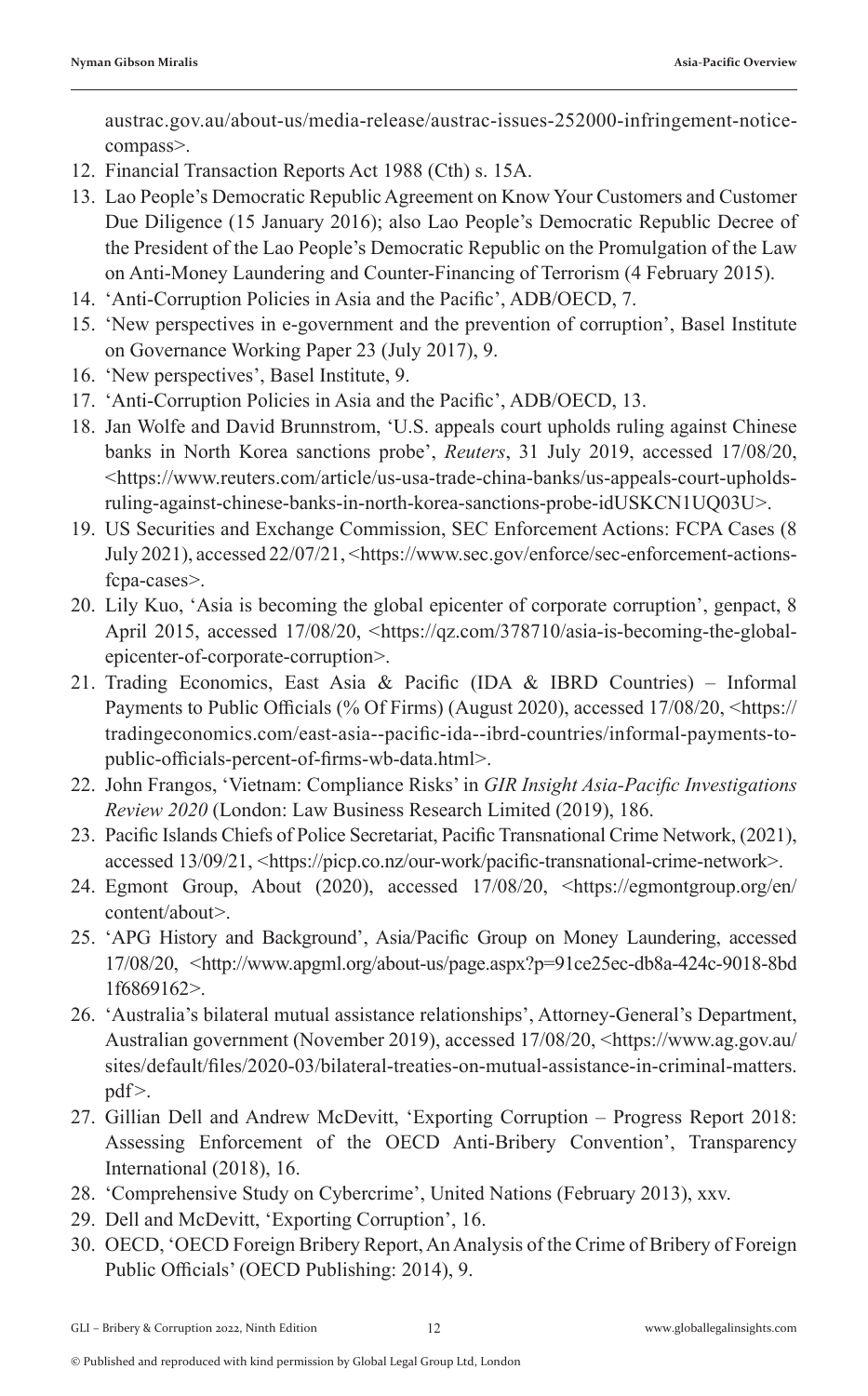- 31. Kyle Wombolt, Jeremy Birch and Christine Cuthbert, 'The Long Arm of Law Enforcement in Multi-Jurisdictional Investigations', in *GIR Insight Asia-Pacific Investigations Review 2020* (London: Law Business Research Limited, 2019), 43.
- 32. International Organization of Securities Commissions, Signatories to Appendix A and Appendix B List, accessed 23/07/21, <https://www.iosco.org/about/?subSection= mmou&subSection1=signatories>.
- 33. International Organization of Securities Commissions, Multilateral Memorandum of Understanding Concerning Consultation and Cooperation and the Exchange of Information (2020), accessed 18/08/20, <https://www.iosco.org/about/?subsection=mmou>.
- 34. 'Promoting Public Safety, Privacy, and the Rule of Law Around the World: The Purpose and Impact of the CLOUD Act', White Paper, US Department of Justice (April 2019).
- 35. Wang, Lowell, Witherington and Tian, 'China: A New Normal', 97.
- 36. Spencer S Hsu, 'Chinese bank involved in probe on North Korean sanctions and money laundering faces financial "death penalty"', *Washington Post*, 24 June 2019.
- 37. Ranina Sanglap, 'Three Chinese banks held in contempt by US court in North Korea sanction probe', S&P Global Market Intelligence, 25 June 2019, accessed 18/08/20, <https://www.spglobal.com/marketintelligence/en/news-insights/trending/EEDYR sgzZbUv41mVLTsnDQ2>.
- 38. Law of the People's Republic of China on Guarding State Secrets, Chapter II, article 9 (1 October 2019).
- 39. VK Rajah, 'Financial crime'.
- 40. 'People and Corruption: Asia Pacific Global Corruption Barometer', Transparency International, 7 March 2017, 14.
- 41. 'Corruption Perceptions Index' (2020), Transparency International, accessed 23/07/21, <https://www.transparency.org/en/cpi/2020/table/nzl>.
- 42. S Johnson, 'Corruption is costing the global economy \$3.6 trillion dollars every year', World Economic Forum, 13 December 2018, accessed 18/08/20, <https://www.weforum. org/agenda/2018/12/the-global-economy-loses-3-6-trillion-to-corruption-each-yearsays-u-n>.
- 43. Wendy Wyson, 'Your Asia-Pacific Anti-Corruption Rundown', in *Corporate Compliance Insights*, 31 July 2018, accessed 18/08/20, <https://www.corporatecomplianceinsights. com/asia-pacific-anti-corruption-rundown>; see also 'Principles for Preventing Corporate Scandals', Japan Exchange Group, accessed 18/08/20, <https://www.jpx.co.jp/english/ regulation/ensuring/listing/preventive-principles/index.html>.
- 44. Wang, Lowell, Witherington and Tian, 'China: A New Normal', 94.
- 45. Securities and Futures Act 2006 s. 34.
- 46. Prevention of Corruption Act 2002 s. 58.
- 47. 'Your Asia-Pacific Anti-Corruption Rundown', *Corporate Compliance Insights*.
- 48. Ministry of Law, Strengthening Singapore's Criminal Justice Framework Implementation of Criminal Justice Reform Act 2018 and Evidence (Amendment) Act 2018 Provisions, 31 October 2018, accessed 19/08/20, <https://www.mlaw.gov.sg/news/ press-releases/strengthening-singapore-criminal-justice-framework-implementation-ofcriminal-justice-reform-act-2018-and-evidence-amendment-act-2018-provisions>.
- 49. Kate Hilder and Mark Standen, 'DPA scheme? Combatting Corporate Crime Bill introduced (again)' on MinterEllison Blog (4 December 2019), <https://www.minter ellison.com/articles/overview-crimes-legislation-amendment-combatting-corporatecrime-bill-2019>.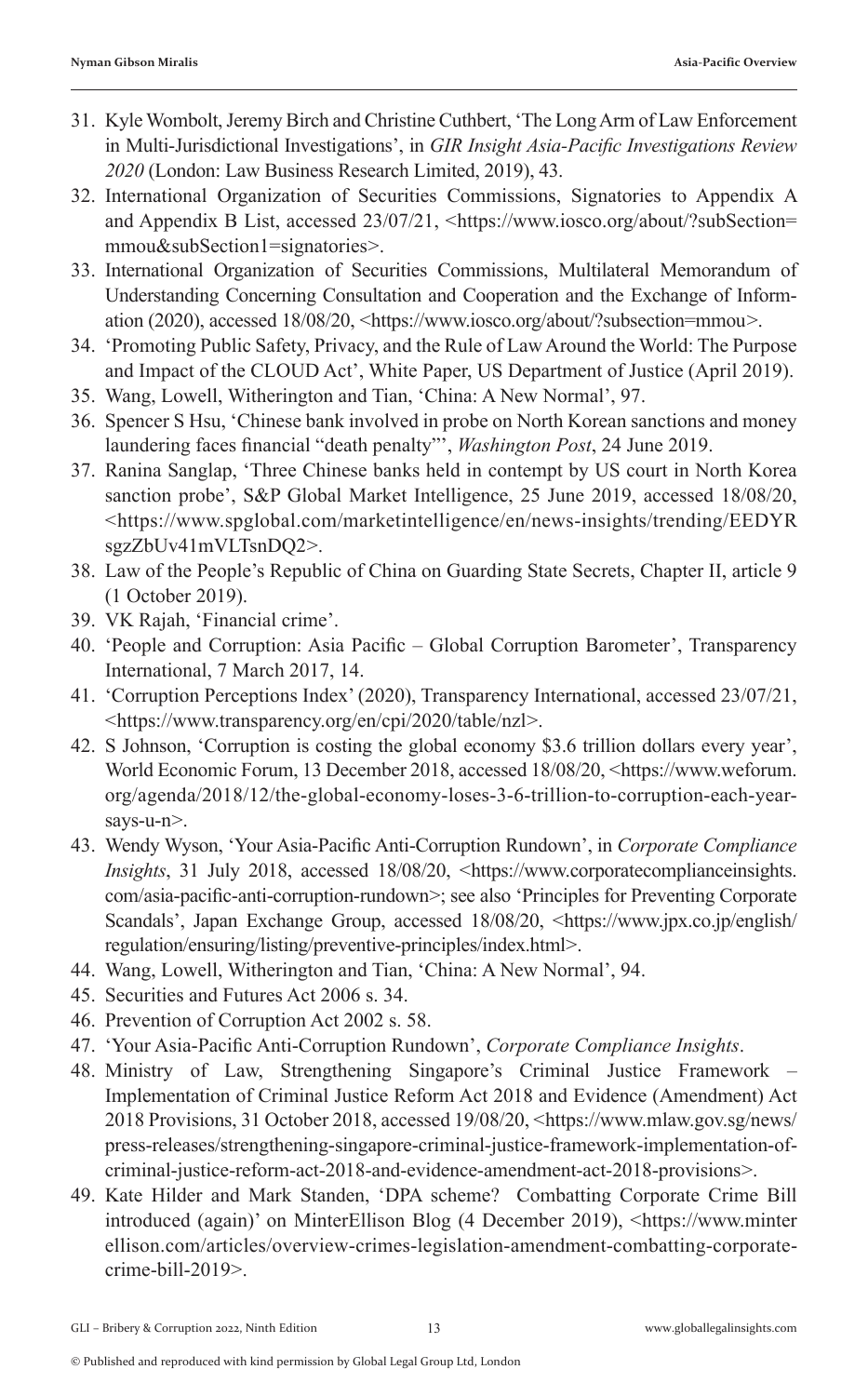- 50. David Banisar, 'Whistleblowing: International Standards and Developments', in *Corruption and Transparency: Debating the Frontiers between State, Market and Society*, World Bank – Institute for Social Research, 2006, 64.
- 51. *Whistleblowing An Employer's Guide to Global Compliance*, Second Edition, DLA Piper, 2015, 4.
- 52. Kathy Richards, 'What works and why in community-based anti-corruption programs', Transparency International Australia, December 2006, 14.
- 53. Richards, 'What works and why', 27.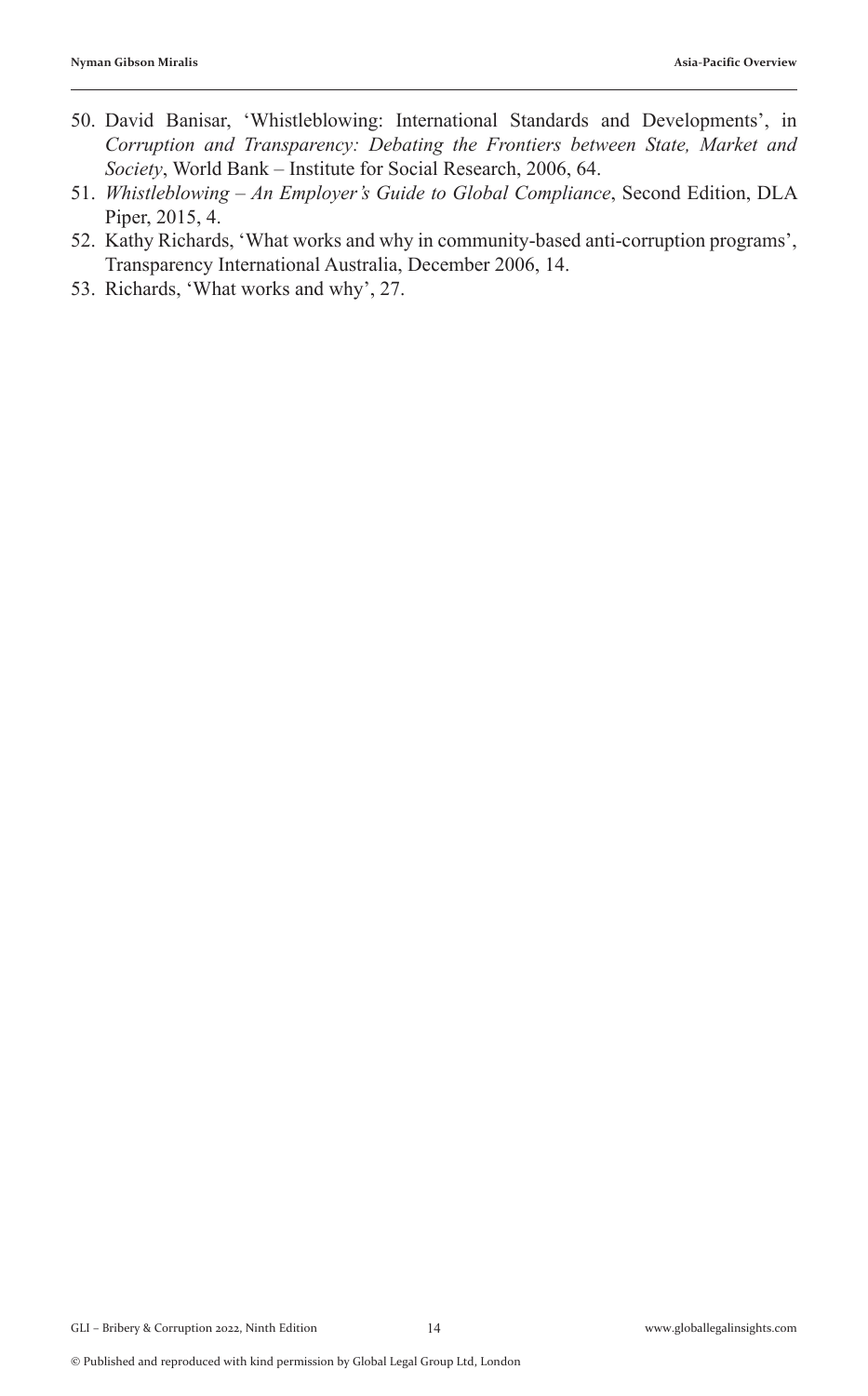

#### **Dennis Miralis**

#### **Tel: +61 2 9264 8884 / Email: dm@ngm.com.au**

Dennis Miralis is a leading Australian defence lawyer who specialises in international criminal law, with a focus on complex multi-jurisdictional regulatory investigations and prosecutions. His areas of expertise include cybercrime, global investigations, proceeds of crime, bribery and corruption, anti-money laundering, worldwide freezing orders, national security law, Interpol Red Notices, extradition and mutual legal assistance law. Dennis advises individuals and companies under investigation for economic crimes both locally and internationally. He has extensive experience in dealing with all major Australian and international investigative agencies.



#### **Phillip Gibson**

#### **Tel: +61 2 9264 8884 / Email: pg@ngm.com.au**

Phillip Gibson is one of Australia's leading criminal defence lawyers, with over 30 years of experience in all areas of criminal law. Phillip has significant experience in transnational cases across multiple jurisdictions, often involving: white-collar and corporate crime; asset forfeiture; money laundering and proceeds of crime; extradition; mutual legal assistance; Royal Commissions; bribery and corruption; and ICAC and Crime Commission matters. He has extensive experience in dealing with all major Australian and international investigative agencies.



#### **Jasmina Ceic**

#### **Tel: +61 2 9264 8884 / Email: jc@ngm.com.au**

Jasmina Ceic is a Partner in the International Crime and Investigations team at Nyman Gibson Miralis.

She specialises in complex criminal matters, with a focus on white-collar crime, INTERPOL, extradition advice, Australian regulatory and compliance matters, and serious fraud and supply offences.

#### Nyman Gibson Miralis

Level 9, 299 Elizabeth Street, Sydney NSW 2000, Australia PO Box 21147, World Square NSW 2002, Australia Tel: +61 2 9264 8884 / Fax: +61 2 9264 9797 / URL: www.ngm.com.au